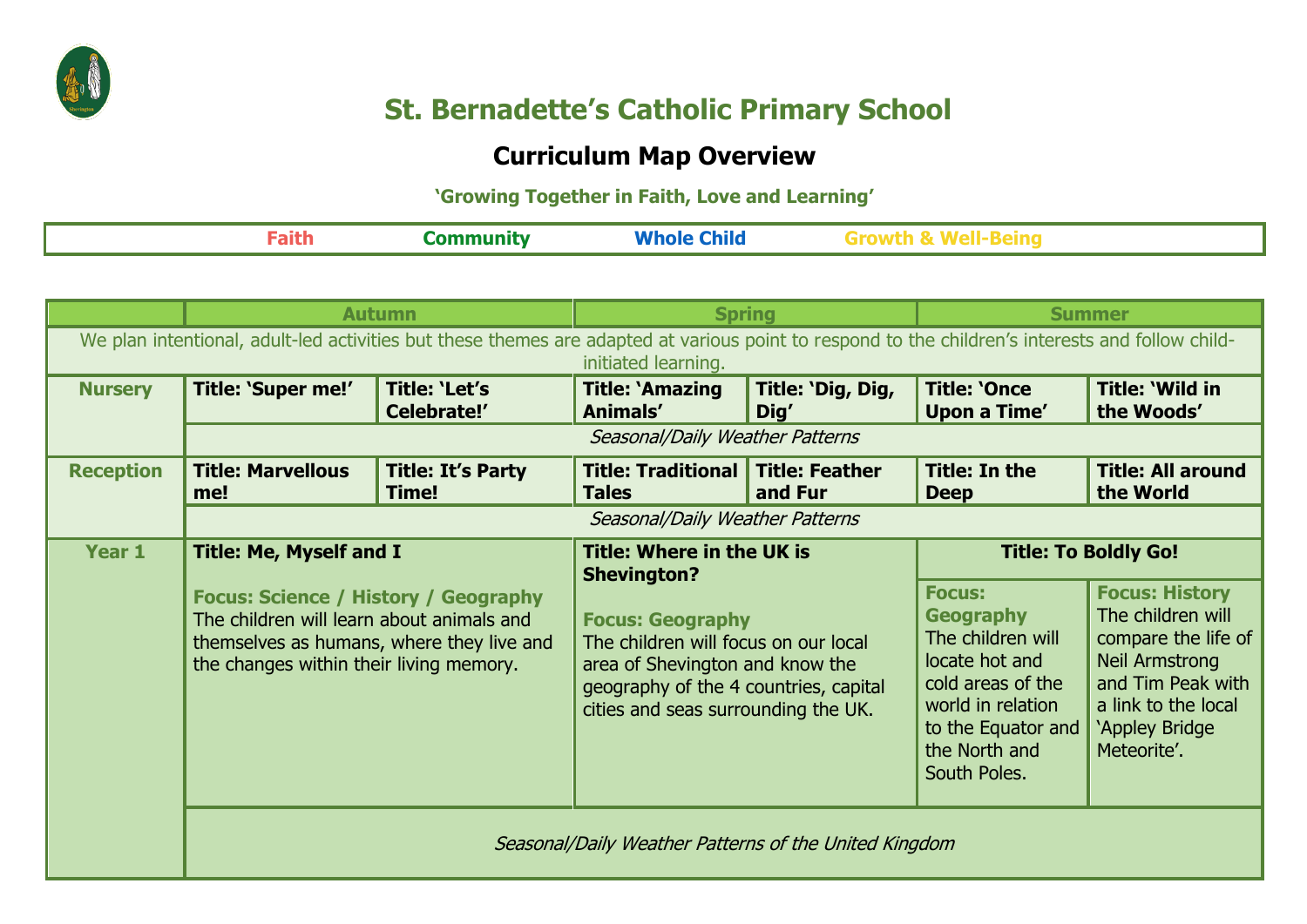| <b>Year 2</b>     | <b>Title: London's Burning</b>                                                                                                                                                 |                                                                                                                                                                 | <b>Title: Kia Ora!</b>                                                                                                                                                                            | <b>Title: Cherry and White</b>                                                                                                                                                                      |                                                                                                                                                                                               |
|-------------------|--------------------------------------------------------------------------------------------------------------------------------------------------------------------------------|-----------------------------------------------------------------------------------------------------------------------------------------------------------------|---------------------------------------------------------------------------------------------------------------------------------------------------------------------------------------------------|-----------------------------------------------------------------------------------------------------------------------------------------------------------------------------------------------------|-----------------------------------------------------------------------------------------------------------------------------------------------------------------------------------------------|
|                   | <b>Focus: Geography</b><br>Name, locate and<br>identify<br>characteristics of the<br>four countries and<br>capital cities of the<br>United Kingdom and<br>its surrounding seas | <b>Focus: History The</b><br>children will recap on<br>the geography of<br>London and then the<br>significant national<br>event of the Great<br>Fire of London. | <b>Focus: Geography</b><br>The children will build upon their<br>learning of Shevington and compare it<br>to an area in New Zealand, learning<br>about the continents and oceans of the<br>world. | <b>Focus: History</b><br>The children will learn about Billy<br>Boston MBE, a significant local<br>sportsman and the history/traditions of<br>our town, Wigan.                                      |                                                                                                                                                                                               |
| <b>Year 3</b>     | <b>Title: Stone Age, Bone Age</b>                                                                                                                                              |                                                                                                                                                                 | <b>Title: A River's Journey</b>                                                                                                                                                                   | <b>Title: Deep</b><br><b>Down the Mine</b>                                                                                                                                                          | <b>Title: European</b><br><b>Adventure Tour</b>                                                                                                                                               |
|                   | <b>Focus: History</b><br>The children will learn about the changes in<br>Britain from the Stone Age to the Iron Age.                                                           |                                                                                                                                                                 | <b>Focus: Geography</b><br>Children will study rivers, including our<br>local River Douglas and Tawd Vale,<br>and the key aspects of the water cycle.                                             | <b>Focus: History/</b><br><b>Geography</b><br>Children will study<br>the importance of<br>our significant<br>mining heritage<br>and how land-use<br>patterns have<br>changed over time<br>in Wigan. | <b>Focus:</b><br><b>Geography</b><br>The children will<br>learn<br>environmental<br>regions,<br>key physical and<br>human<br>characteristics,<br>countries, and<br>major cities of<br>Europe. |
| Year <sub>4</sub> | <b>Title: The Romans in Britain</b>                                                                                                                                            |                                                                                                                                                                 | <b>Title: Our Active Earth</b>                                                                                                                                                                    | <b>Title: The Ancient Egyptians</b>                                                                                                                                                                 |                                                                                                                                                                                               |
|                   | <b>Focus:</b><br><b>Geography</b><br><b>Understand</b><br>geographical<br>similarities and<br>differences<br>through the<br>study of<br>human and<br>physical                  | <b>Focus: History Building</b><br>on the study of Europe,<br>children will learn about<br>the history of Rome.                                                  | <b>Focus: Geography</b><br>The children will learn about the key<br>features of mountains and then<br>earthquakes and volcanoes.                                                                  | <b>Focus: History</b><br>After learning about the geography of<br>modern day Egypt, its physical and<br>human features, children will study the<br>achievements of the Ancient Egyptians.           |                                                                                                                                                                                               |